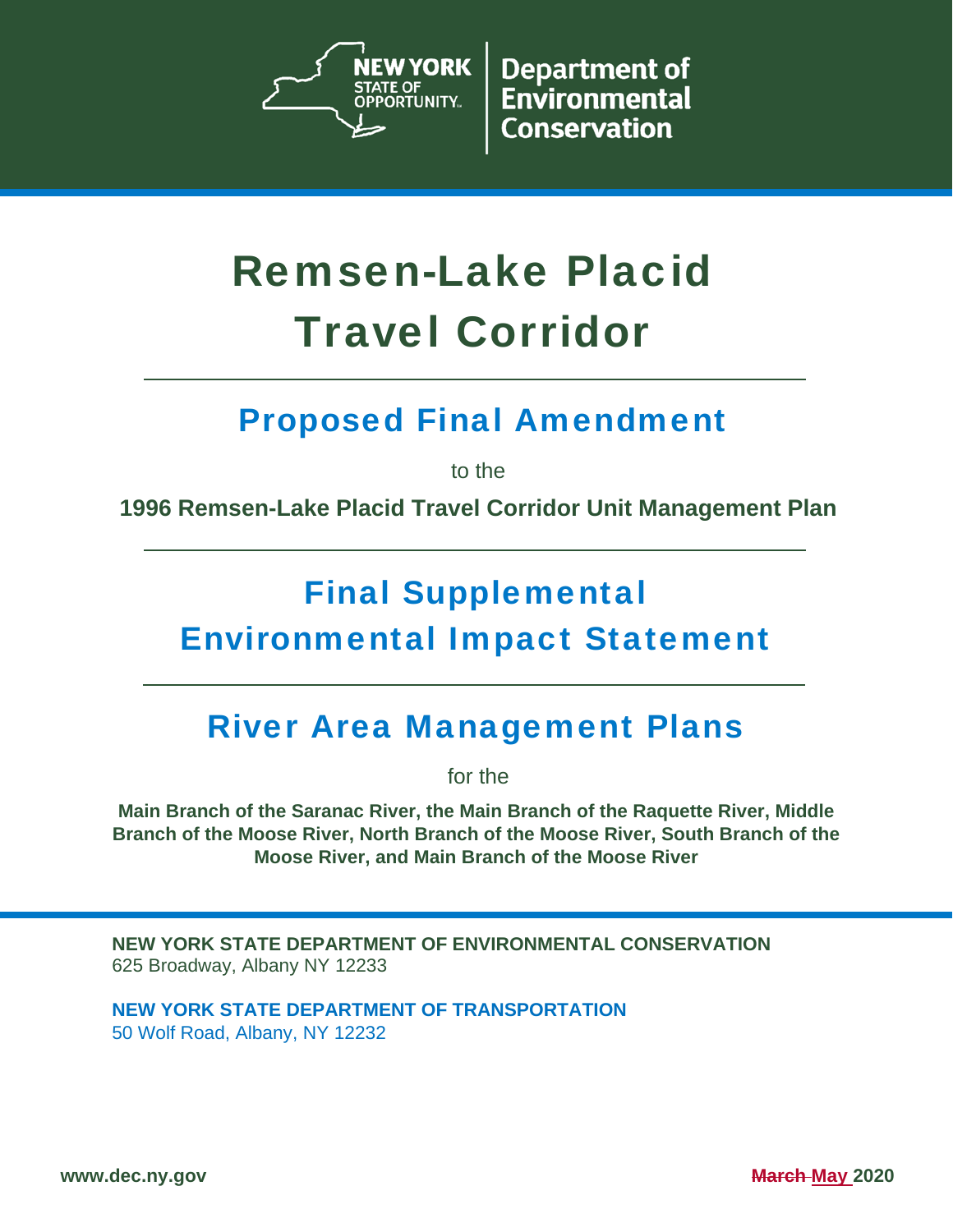# **Contents**

| I.   |                                                                 |  |
|------|-----------------------------------------------------------------|--|
| Α.   |                                                                 |  |
| В.   |                                                                 |  |
| C.   |                                                                 |  |
| D.   | General Guidelines and Objectives for Management of the Unit 13 |  |
| Е.   |                                                                 |  |
| Ш.   |                                                                 |  |
| III. |                                                                 |  |
| IV.  |                                                                 |  |
| V.   |                                                                 |  |
| Α.   |                                                                 |  |
| В.   |                                                                 |  |
| C.   |                                                                 |  |
| D.   |                                                                 |  |
| Е.   |                                                                 |  |
| F.   | EXISTING FACILITIES MAINTENANCE AND REHABILITATION  4644        |  |
| G.   |                                                                 |  |
| Η.   |                                                                 |  |
| I.   |                                                                 |  |
| J.   |                                                                 |  |
| K.   |                                                                 |  |
| L.   |                                                                 |  |
| М.   |                                                                 |  |
| N.   | FOREST PRESERVE INTERPRETATION AND PUBLIC EDUCATION  5452       |  |
| O.   |                                                                 |  |
| Ρ.   |                                                                 |  |
| Q.   | ADIRONDACK PARK STATE LAND MASTER PLAN (APSLMP) 5553            |  |
| R.   |                                                                 |  |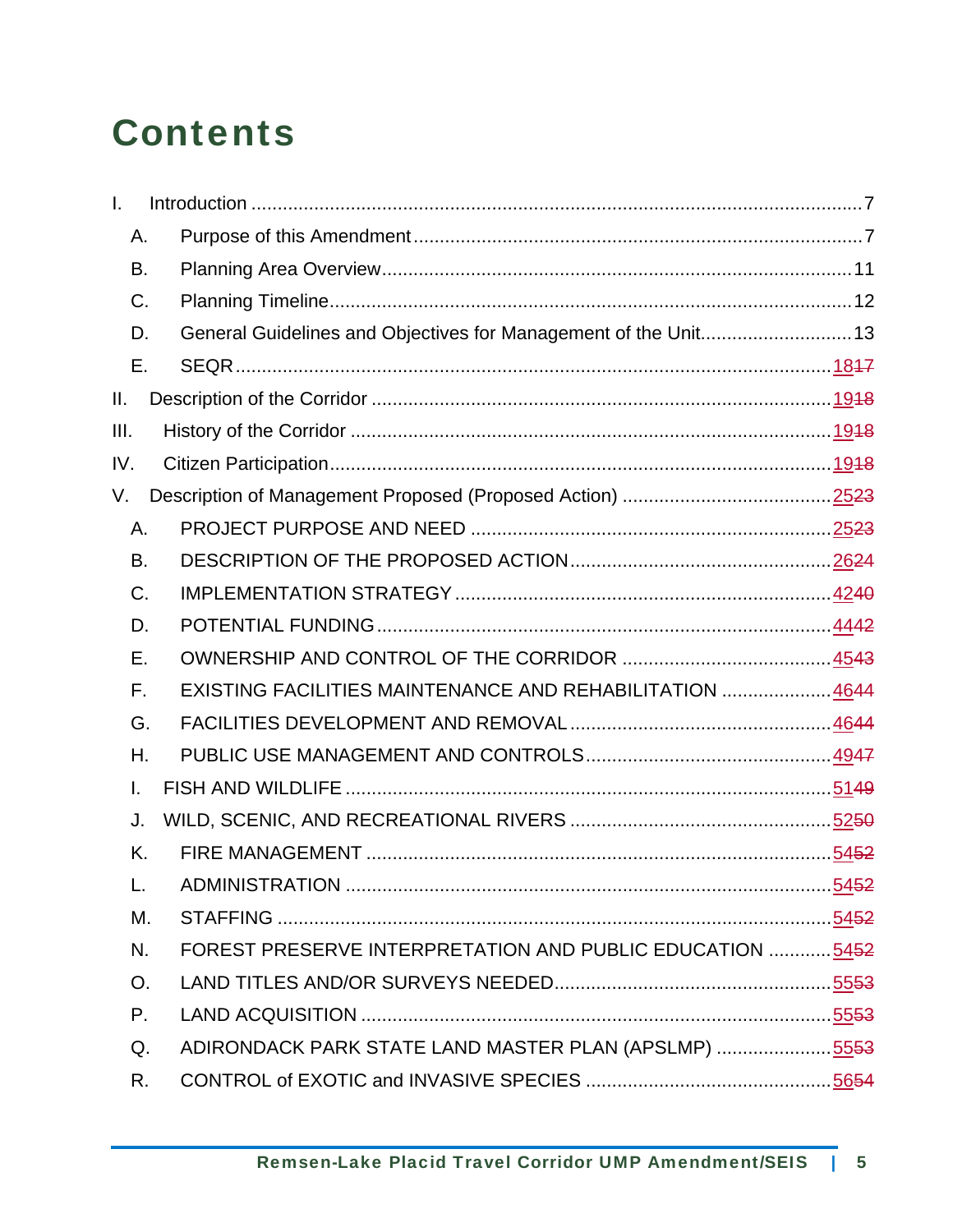| VI.       |                                                                        |  |
|-----------|------------------------------------------------------------------------|--|
| Α.        |                                                                        |  |
| B.        |                                                                        |  |
| C.        |                                                                        |  |
| D.        |                                                                        |  |
| VII.      |                                                                        |  |
| VIII.     |                                                                        |  |
| А.        |                                                                        |  |
| <b>B.</b> |                                                                        |  |
| C.        |                                                                        |  |
| IX.       |                                                                        |  |
| Α.        |                                                                        |  |
|           |                                                                        |  |
| B.        | MEASURES PROPOSED TO MITIGATE IMPACTS OF PLAN IMPLEMENTATION<br>10197  |  |
| Х.        |                                                                        |  |
| XI.       |                                                                        |  |
| XII.      |                                                                        |  |
| XIII.     |                                                                        |  |
| XIV.      | Effects on the Use and Conservation of Energy Resources106402          |  |
| XV.       |                                                                        |  |
| А.        | DESCRIPTION AND ANALYSIS OF CORRIDOR MANAGEMENT ALTERNATIVES<br>106402 |  |
| XVI.      |                                                                        |  |
| XVII.     |                                                                        |  |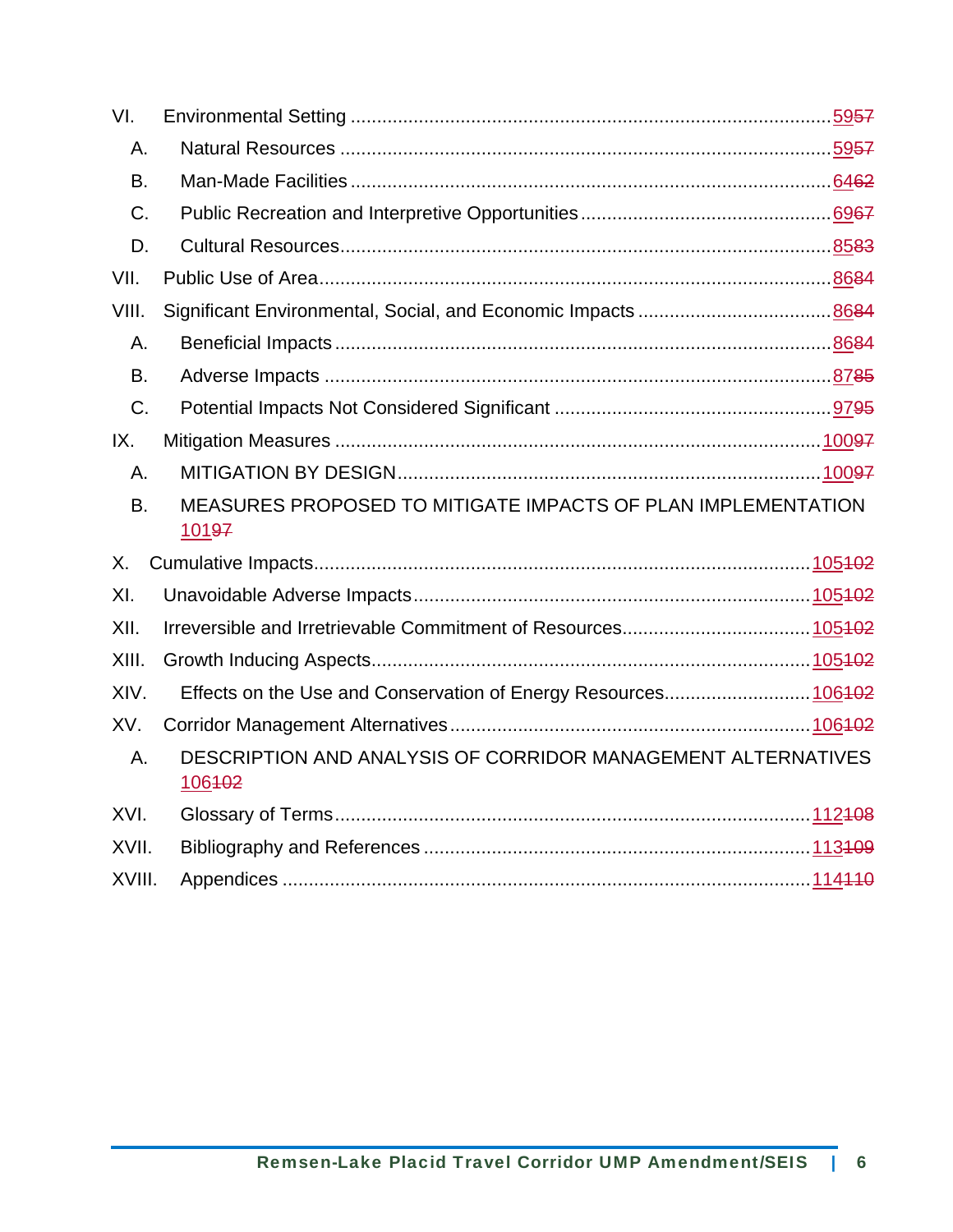- NYSDEC and OGS will build the trail segments as engineering design and yearly NYSDEC funding permit.
- NYSDEC will oversee the administration, monitoring, and maintenance of the Adirondack Rail Trail.
- NYSDOT will transfer administration of all use and occupancy (U&O) permits including utility, private property owners, businesses, NYS Snowmobile Association, etc. within the TLLP segment to NYSDEC.

### **4. 2019 Climate Leadership and Community Protection Act**

New York State agencies are committed to ensuringe all programs consider the future physical risks from climate change in order to protect New Yorkers and our environment. Under the 2019 Climate Leadership and Community Protection Act, New York State committed to eliminating greenhouse gas emissions in the state and to ultimately achieve net zero emissions. The Act extends and enhances a number of New York's successful clean energy initiatives. It codifies Governor Cuomo's ambitious goals to accelerate the development of wind and solar power, increase energy efficiency, and facilitate the growth of energy storage technology.

In accordance with Section 7 of the Climate Leadership and Community Protection Act, the management actions proposed in this 2020 UMP Amendment/SEIS have taken climate change, greenhouse gas emissions, and the 2019 Climate Leadership and Community Protection Act into consideration in the following ways:

- The Act requires a Statewide reduction in greenhouse gas emissions of 40% by 2030 and 85% by 2050. To that end, the extremely limited transportation function that this Corridor represents in the Statewide context constitutes minimal greenhouse gas emissions when compared to the transportation systems of larger population hubs in the State, especially New York City.
- Both train service and the rail trail are tourist attractions intended to attract non-local visitors, who will usually be transported to the region in the form of electric- and gaspowered automobiles.
- Train service will start again south of Tupper Lake (45 miles), for the first time since the 1980 Olympics. The number of trips per year is unknown at this time.
- Train service will be removed north of Tupper Lake (34 miles). Service had been provided intermittently since the 1980 Olympics.
- Snowmobiles have been permitted to use the entire 119-mile Corridor from December 1<sup>st</sup> through April 30<sup>th</sup> since the early 1990's. Snowmobiles will continue to be permitted during this same period each year, unless such permit(s) are revoked by the State.
- The State acknowledges that the Corridor may be the single most important snowmobile trail in the Adirondack Park becausesince it connects multiple communities that depend on snowmobiles for a winter economy. It is also one of the most appropriate trails for snowmobile use in the Park as it was built to withstand heavy transportation use.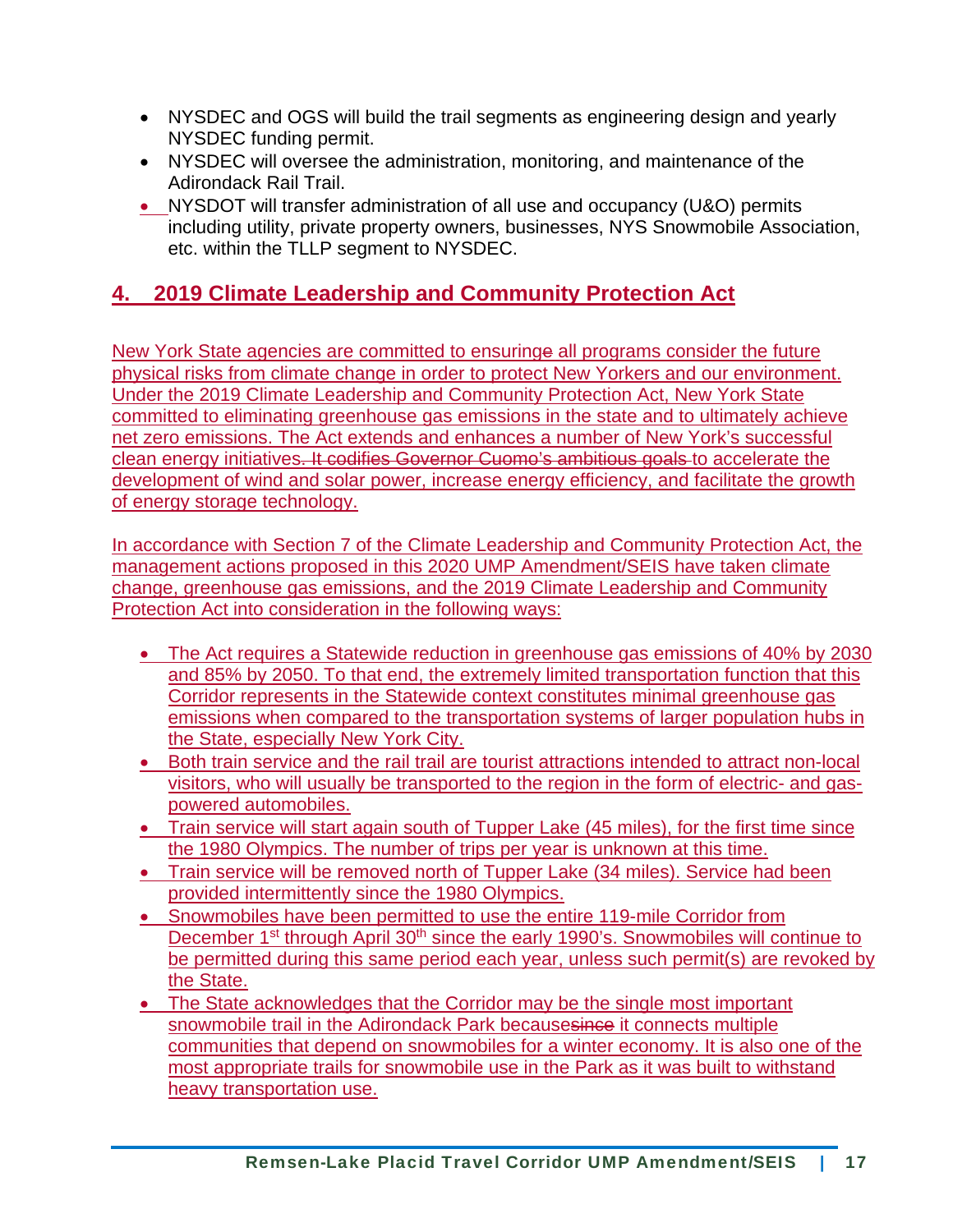- Overall snowmobile use is decreasing Statewide, most likely due to climate change and diminishing snow accumulations compared to historical winter snow levels. This is demonstrated by a downward trend in snowmobile registrations since its peak in the early 2000's. Despite the likelihood that the TLLP Segment will be more attractive to snowmobilers with removal of the tracks, it is impossible to predict the change in snowmobile numbers in the Corridor because it is counterbalanced by diminishing snow accumulation trends and a decrease in the number of snowmobilers statewide. Fewer snowmobilers statewide likely means fewer snowmobilers in the Corridor. See NYS OPRHP Snowmobile Unit Season Report 2017-2018 for snowmobile registration trends in New York State (page 15) https://parks.ny.gov/recreation/snowmobiles/documents/OPRHPSnowmobileSeason Report20172018.pdf).
- The rail-trail north of Tupper Lake encourages non-motorized travel as the main attraction: walking, running, bicycling, and cross-country skiing. The State anticipates a potential decrease in local automobile traffic by residents and tourists between Tri-Lakes communities and campgrounds, and an increase in recreation and commuting in the Corridor (extent unknown).

Taking the above list of project attributes into consideration, with implementation of this plan the State does not expect overall greenhouse gas emissions to change from preimplementation conditions. With respect to climate change, and in careful consideration of the 2019 Climate Leadership and Community Protection Act, the State concludes that any potential negative impacts associated with the preferred alternative in this 2020 UMP Amendment/SEIS are not substantial enough to warrant mitigation or a change in the management actions.

### E. SEQR

The 1996 UMP/EIS is supplemented herein by the discussion of potential environmental impacts (Chapter VIII) and measures proposed to mitigate such impacts (Chapter IX).

One of the basic purposes of the State Environmental Quality Review Act (SEQRA) is to incorporate the consideration of environmental factors at an early stage of project development. This often means that an environmental impact statement (EIS) would be prepared before final detailed plans are available. As a general rule, the amount of detail regarding a specific impact in an EIS should depend on the magnitude and importance of the impact. Although final plans are not necessary, the EIS should contain enough detail on size, location and elements of the proposal to allow an understanding of the proposed action, the associated impacts and the effectiveness of the proposed mitigation.

The adoption of this 2020 UMP Amendment/SEIS will serve as a roadmap for obtaining all required permits for the proposed management actions, in coordination and consultation with all involved agencies. Detailed design and work plans will be shared and coordinated with other involved agencies as they are developed pursuant to the 2020 UMP Amendment/SEIS.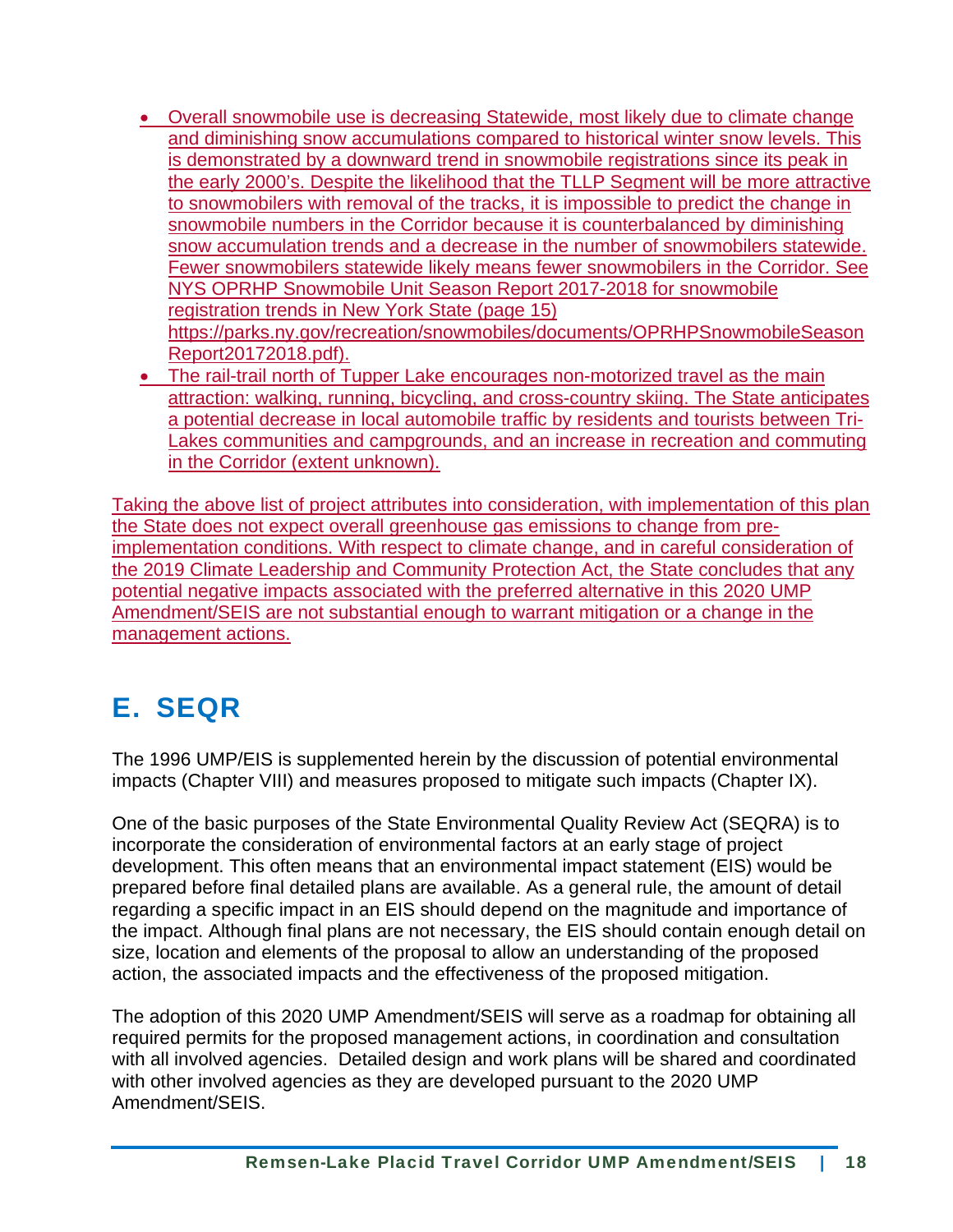#### *Trail Connections*

Many existing trail systems intersect with the project corridor. The Adirondack Rail Trail will provide a new access opportunity for these local and regional trail systems. Identification signage will be located at each trail junction to assist trail users in wayfinding among the various trail opportunities.

Two proposed trail connections are being investigated to connect the Fish Creek/Rollins Pond Campgrounds to the trail. The northern connection occurs at the northern end of the campground and involves an approximately ¼-mile trail connection through forested lands to the Adirondack Rail Trail. The proposed trail will be ADA-accessible with one bridge crossing the Rollins Pond to Floodwood Pond outlet to allow campers to access the Adirondack Rail Trail approximately 1.1 miles south of Floodwood Road, or approximately 7.3 miles from Main Street in Tupper Lake.

The more challenging southern connection consists of an approximately 1-mile long trail from the south end of the campgrounds routing along the south end of Rollins Pond. The proposed trail will not be ADA-accessible due to the steep and varied terrain between the campground and the trail corridor. Two creeks that drain into Rollins Pond will need to be crossed in order to access the Adirondack Rail Trail corridor. The existing ground cover is primarily forested with some wetlands associated with the drainage ways.

Trails in the Corridor connecting to neighboring or nearby Forest Preserve units will be in accord with the unit management plans for those units.

At the eastern terminus of the Adirondack Rail Trail, the State's fee-ownership of the Corridor ends at Station Street. The Lake Placid Delepot and surrounding lands are privately owned by the Lake Placid-North Elba Historical Society (LPNEHS) and the state holds a railroad easement over a portion of the LPNEHS parcel. The LPNEHS has developed a Master Plan for its campus and are cooperatively working with the NYSDEC and Stakeholder group to accommodate a suitable origin/termination for the trail. This will include a major trailhead with kiosk and signage, a trail connection through the campus to the depot, and at the west end of the campus a car parking area and restroom facilities.

Until the State can acquire a more permanent interest in the Lake Placid Delepot parcels, such as an easement, NYSDEC and the LPNEHS have developed a public access agreement for a portion of the LPNEHS property (see Appendix C).

#### *Emergency Access*

As noted under the Trail Signage section, a trail marker system is proposed for the trail, spaced at 1/2-mile intervals with the corresponding mile labeled on the trailside marker. Emergency vehicle access points will be available at all roadway crossings along the 34-mile trail length. At least 22 roadway intersections cross the trail (refer to the "At Grade Road Crossings" Table on page 10 of the Bergmann report) and provide potential access points for emergency responders. The longest segment between access points from the nearest public roadway intersections is the section of trail from Floodwood Road to the NYSDEC Fish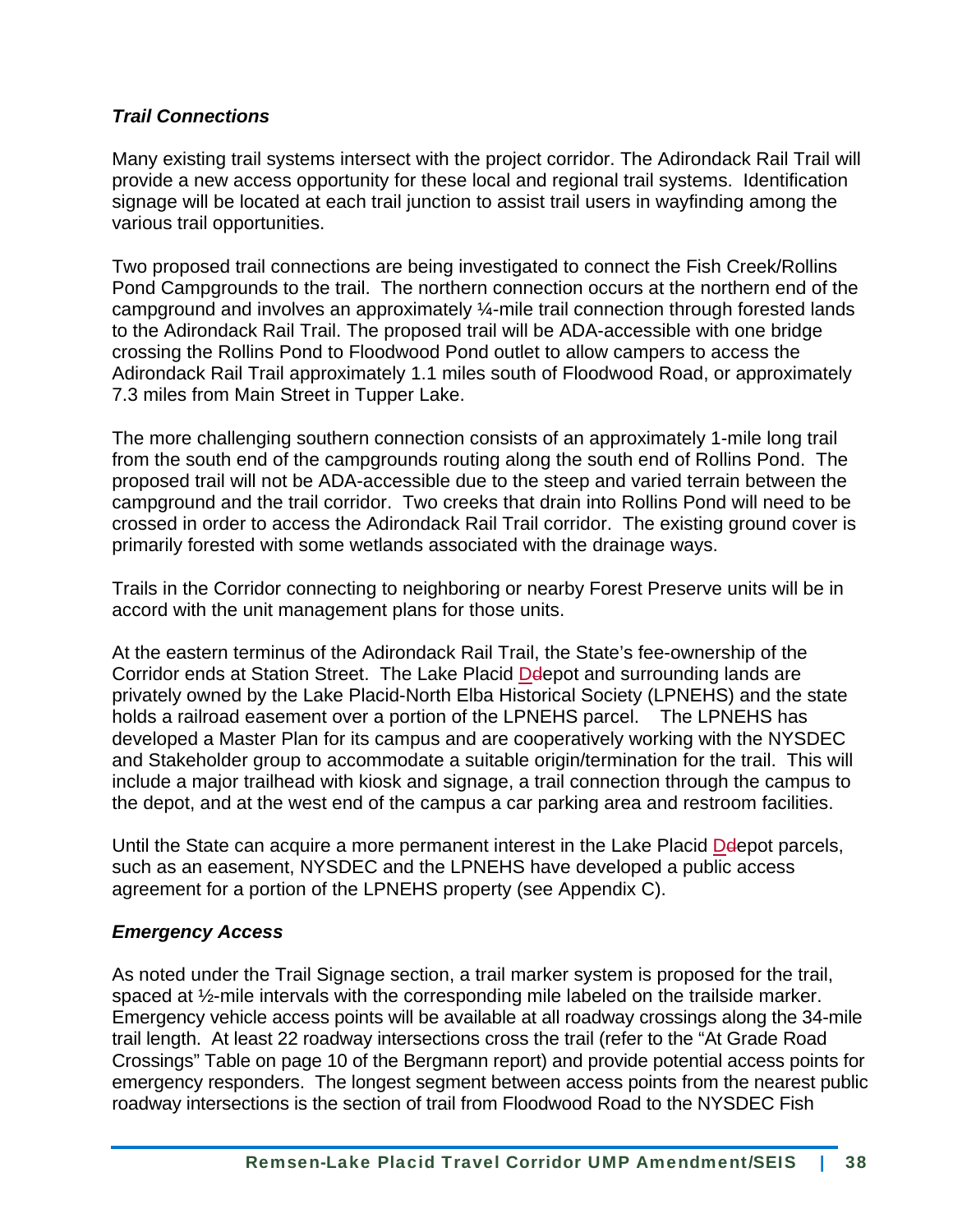Guidelines for Outdoor Developed Areas standards. Where this cannot be accomplished, the NYSDEC will construct facilities that are compatible with as many levels of user-ability as possible.

### H. PUBLIC USE MANAGEMENT AND CONTROLS

#### **1. Trespass**

Although experience with other recreational trails shows that a travel corridor with extensive public use deters illegal trespasses, education of the user public about the need to respect the rights of private landowners is important to prevent trespass on private land as much as possible. As with hiking trails on other State land, signs will be posted at all junctures and private roads and trails, indicating the adjacent property is private and access is not permitted.

It is the intent of the State to monitor user counts and trespass. The issuance of an annual Corridor snowmobile permit will continue. If documented misuse becomes substantial and illegal intrusion onto adjacent land is verified, the permit could be revoked.

It is necessary to provide a mechanism of law enforcement for those law enforcement personnel involved with this unique series of linear State parcels, especially where the Corridor is not adjacent to existing Forest Preserve land. To promote more effective enforcement and maintenance, the State will seek the active participation of local governments and snowmobile clubs. As has been noted, ATVs and public motor vehicles other than snowmobiles, are prohibited throughout the entire Corridor.

#### **2. Controlled Access to the Forest Preserve**

It is readily apparent that recreational opportunities abound along the Corridor. It is unusual that concern for State land over-use can be alleviated, and perceived impacts can be mitigated, through public access by train in the RTL Segment. The ease of controlled access offered by recreationists traveling to the backcountry by rail is an enviable land management advantage. Maximum visitor limits to any given area accessible from the Corridor can be easily set and controlled by ticket sales and destination regulation through determinations made in the unit management planning process. This will prevent environmental degradation as well as provide for a quality Forest Preserve experience.

NYSDEC experience with other trail systems has demonstrated that most people using the travel corridor will likely stay on the corridor and the large majority of those who access the adjacent Forest Preserve lands will do so on trails and roadways designed for that type of use.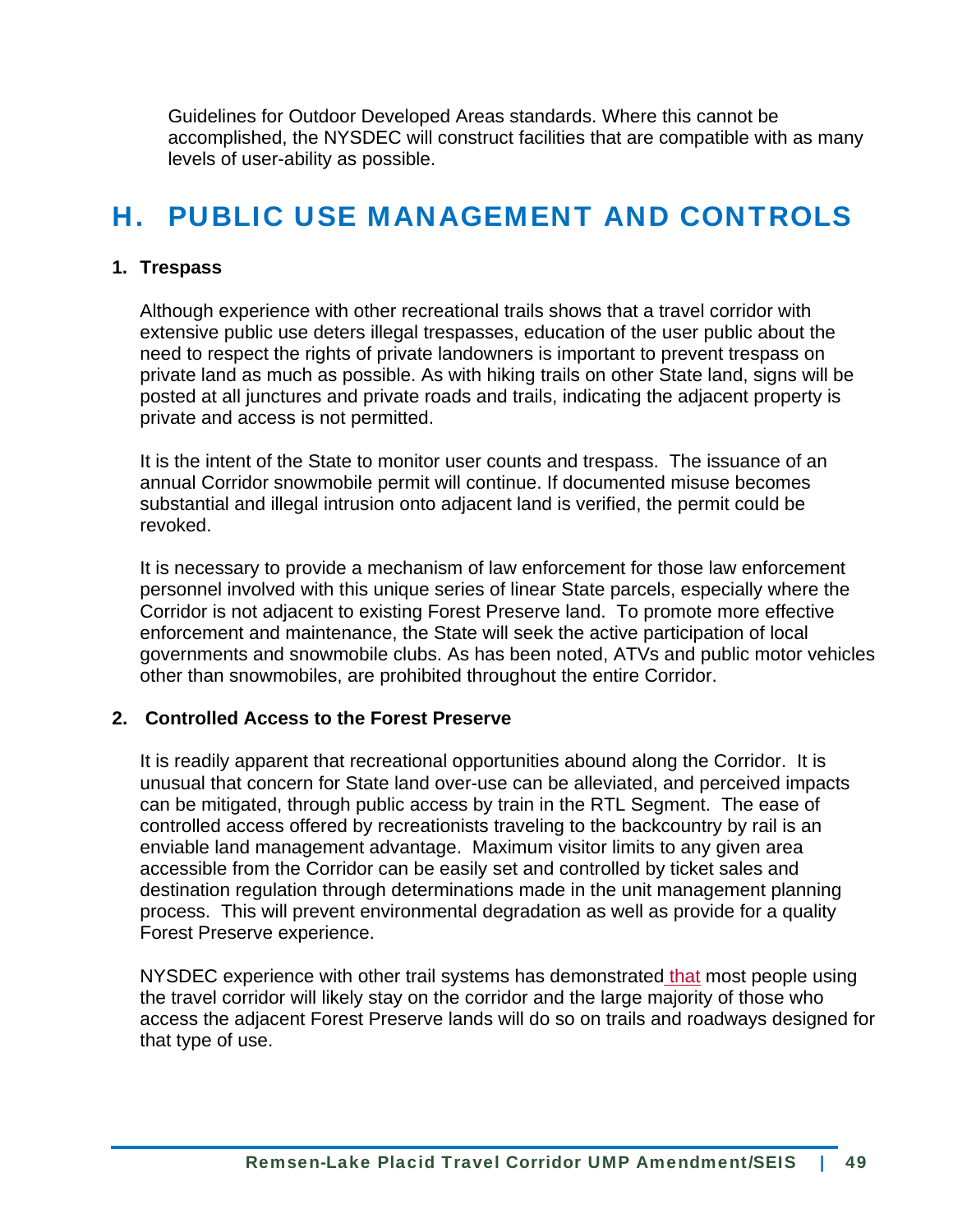#### **3. Rail-Trail Safety**

The dangers posed by railroads to pedestrians and motorists are well known. While there are a number of places across the country where trails share rights-of-way with operating railroads, such partnerships have succeeded because various measures have been taken to protect trail users. On the Remsen-Lake Placid Travel Corridor, safety considerations will play a major part in the process of determining what segments are suitable for construction of connections to recreational trails.

Even though rail traffic may be limited during the period of initial rail development on the RTL Segment, rail and trail uses will not be allowed to occupy the rail bed concurrently. Physical dangers exist on the rail bed even when trains are not running. Bridges unprotected by deck planking or safety rails will be off limits. Such restrictions are imposed with the safety of the public in mind.

Where connections to recreational trails will be constructed in the RTL Segment, they will be developed in such a way as to emphasize the separation of rail and trail. Where physical barriers will be necessary to prevent trail users from entering the active track area, fences will be erected, and appropriate warning signs will be posted. The design of any such fence will consider the Adirondack Park setting and avoid introduction of a hazard to snowmobile users.

#### **4. Public Use within the Tupper Lake to Lake Placid Segment (TLLP Segment)**

Management of public use on this trail is likely to present many challenges. Reasons for this may include: the trail may receive high levels of use, there is the potential for conflicts between different user groups, and there will be interactions between adjacent property owners and trail users. The management actions specified in this UMP Amendment/SEIS have been developed based on a review of management actions used for shared used trails and rail-trails in other areas of New York and the United States. Management of this trail will require flexibility to alter public use controls as needs and experience dictate.

The following will apply to public recreation use of the trail; this will not apply to private or public rights-of-ways that cross the trail. The following does not apply to administrative uses of the trail.

- Allowable public uses of this trail will include any pedestrian activities (including but not limited to running, cross-country skiing, and snowshoeing), bicycling (which includes use of multi-wheeled cycles and class 1 electric bikes), and snowmobiling. The trail will be open for public use at all hours. Rules for trail users will include stopping at all road crossings and keeping to the right except when passing.
- Public uses not allowed will include camping, discharging a firearm from or across the trail, operating motorized vehicles (except as noted above), and starting fires outside of provided fire rings.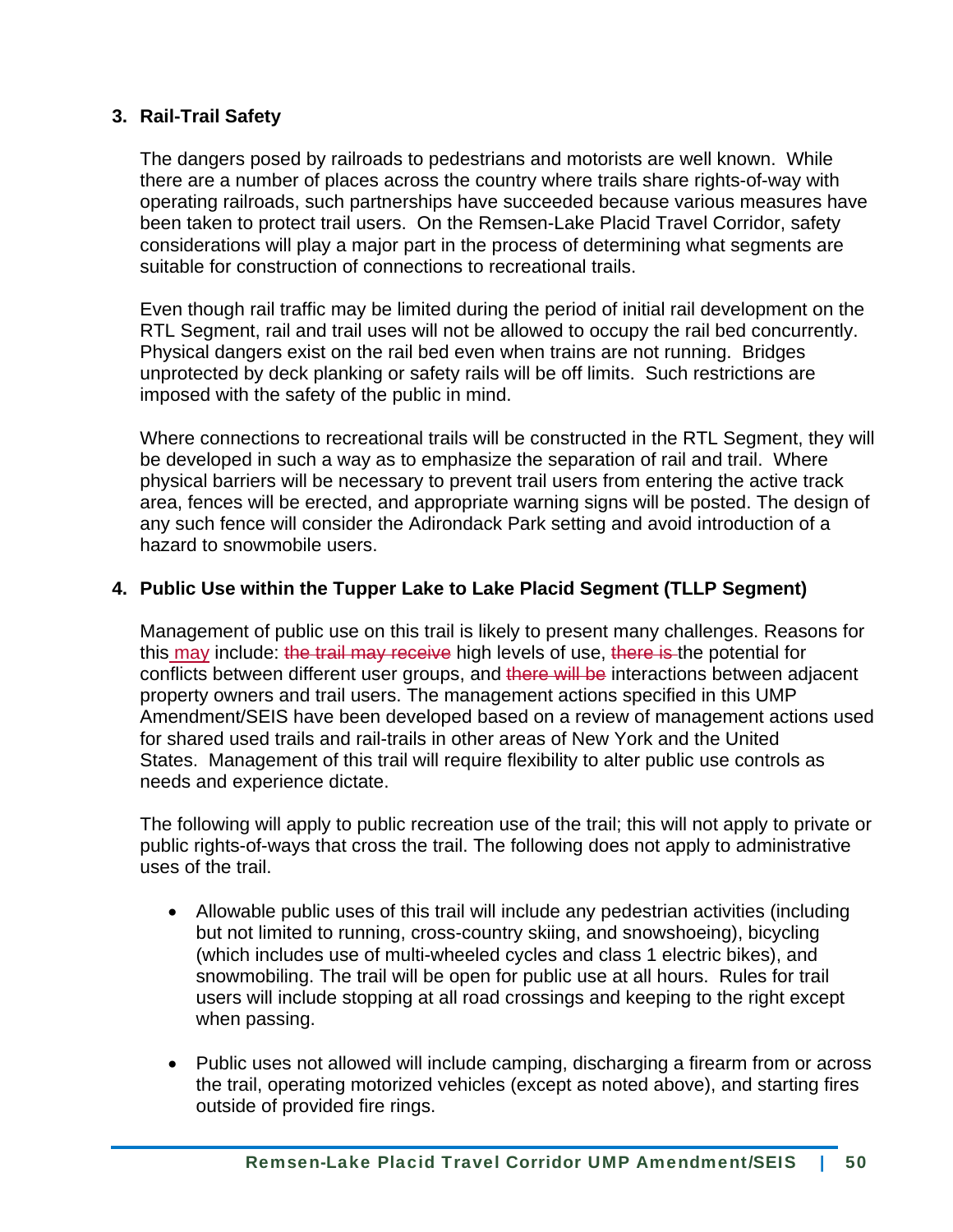#### *Contributing Features within the TLLP Segment*

The proposed TLLP Segment Project Impact Area is congruent with a segment of the New York Central Railroad, Adirondack Division Historic District between the Tupper Lake Depot and the Lake Placid Depot In addition to the right-of-way (rails and ties) counted as one structure, and minor features such as culverts, switch stands, and mile markers not individually inventoried, this segment includes the following contributing features:

| <b>Name</b>                 | Description                     | Location    | Milepost | Built |
|-----------------------------|---------------------------------|-------------|----------|-------|
| Lake Placid Station*        | Passenger Station               | 0+00 R15    |          | 1903  |
| Lake Placid Freight*        | <b>Freight House</b>            | 0+67 L75    |          | 1903  |
| <b>Ray Brook Station</b>    | Passenger Station               | 304+13/R15  | 5.76     | 1930  |
| Chubb River Bridge          | Steel timber deck bridge        | 33+69 C/L   | 5.96     | 1903  |
| Saranac River Bridge        | Steel timber deck bridge        | 496+92 C/L  | 9.62     | 1903  |
| Saranac Lake Station        | Passenger Station               | 513+01 L24  | 9.73     | 1903  |
| Saranac Lake Freight        | <b>Freight House</b>            | 514+61 R55  | 9.71     | 1915  |
| Lake Clear Junction Station | Passenger Station               | 695+294 40  | 131.68   | 1909  |
| Clear Pond Outlet Bridge    | Steel timber deck bridge        | 686+061 C/L | 129.94   | 1914  |
| Floodwood House             | <b>Section Foreman Dwelling</b> | 644+410 L30 | 121.84   | 1898  |

| Table 2. List of NR Contributing Features within/adjacent to the TLLP Segment <sup>3</sup> |
|--------------------------------------------------------------------------------------------|
| Specifically named Contributing Structures in the National Register Nomination             |

\* The Lake Placid Station and Freight House are privately owned (by the Lake Placid North Elba Historical Society) by the and isare not considered a part of the Remsen-Lake Placid Travel Corridor.

#### **iii. Archaeological Resources**

All construction proposed within both the RTL and TLLP Segments would occur in previously disturbed soils associated with construction and operation of the railroad corridor for more than 100 years. As such, no archaeological resources have been identified.

#### **3) IMPACTS ASSESSMENT**

#### *a) Alternative 6 – No Action Alternative*

As described in the analysis, the full length of the district will remain unchanged. A trail would not be constructed within the district and NYSDOT would continue routine inspections and maintenance. Rail operations would continue in the RTL Segment between Remsen and Big Moose. No alteration to the setting of the resource will occur.

This option would not have an impact on the resource in the short term. However, if contributing features between Big Moose to Tupper Lake in the RTL Segment and the entire TLLP Segment deteriorate through a continued lack of reuse, this could be considered adverse to the resource as the condition of rails, ties, culverts, bridges and infrastructure

<sup>3</sup> National Register 1993, section 7, pages10‐12.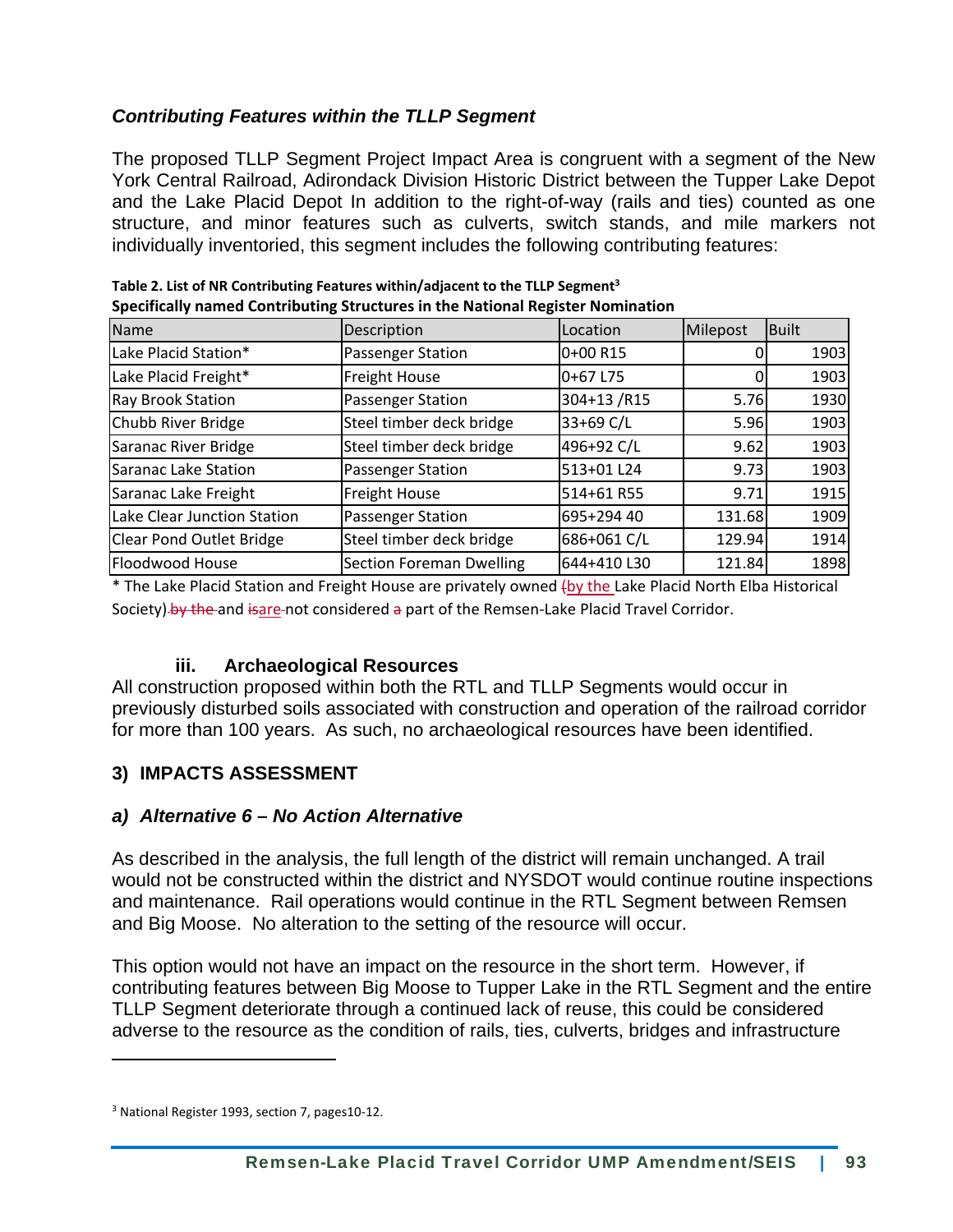### C. Potential Impacts Not Considered Significant

The following issues were considered in the review of the environmental assessment form or raised during scoping, and determined to be neither relevant nor environmentally significant:

1) Impacts to wildlife, fisheries, vegetation and habitat.

The NYSDEC and NYSDOT reviewed the proposed action and determined that impacts to wildlife, fisheries, vegetation and habitat will not be significant. Several potential impacts were considered including damage or disturbance to habitat caused by rail removal and trail construction; disturbance to wildlife by trail users; controlling beaver population as a result of any flooding caused by beavers; and impacts to rare, threatened or endangered species, and significant natural communities during rail removal and construction.

The NYSDEC and NYSDOT have used existing natural resource information, Natural Heritage biologists and databases, and existing reports documenting the locations of rare, threatened, or endangered species in order to examine the potential impacts of operational and construction activities in the TLLP and have determined that potential impacts to these resources are not significant.

NYSDEC wildlife and fisheries staff have been consulted and conclude that impacts to wildlife and fisheries will not be significant. The timing of construction activities can be controlled, if necessary, so that nesting/breeding periods of relevant wildlife species are not impacted. Public education, with signs and kiosks, about adjacent significant natural communities, or wildlife nesting areas, and the need for protection of such places, can be implemented.

#### 2) Air Resources

The NYSDEC and NYSDOT do not anticipate significant adverse impacts to air resources due to rail rehabilitation and removal, trail construction, or operation activities associated with this project. Several potential impacts were considered including the reduction in air quality due to a potential increase in snowmobile traffic, and acceleration of climate change due to a potential increase in fossil fuel combustion from snowmobiles.

The NYSDEC and NYSDOT have determined that any potential increase in snowmobile traffic and resultant air quality will not be a significant impact.

 $2|3|$  and Climate Change.

New York State agencies are committed to ensure all programs consider the future physical risks from climate change in order to protect New Yorkers and our environment. Under the 2019 Climate Leadership and Community Protection Act, New York State committed to eliminating greenhouse gas emissions in the state and to ultimately achieve net zero emissions. The Act extends and enhances a number of New York's successful clean energy initiatives. It codifies Governor Cuomo's ambitious goals to accelerate the development of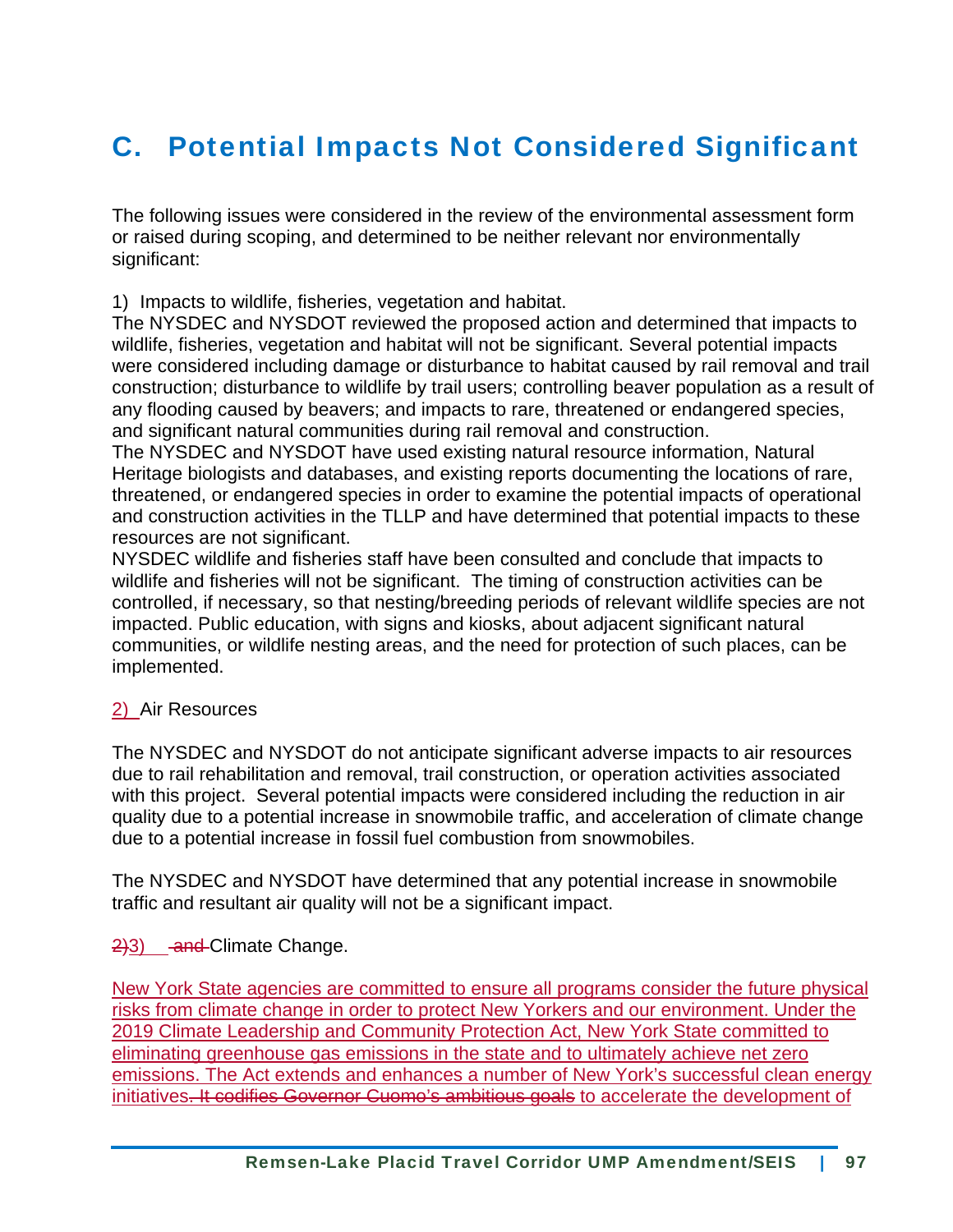wind and solar power, increase energy efficiency, and to facilitate the growth of energy storage technology.

In accordance with Section 7 of the Climate Leadership and Community Protection Act, the management actions proposed in this 2020 UMP Amendment/SEIS have taken climate change, greenhouse gas emissions, and the 2019 Climate Leadership and Community Protection Act into consideration in the following ways:

- The Act requires a Statewide reduction in greenhouse gas emissions of 40% by 2030 and 85% by 2050. To that end, the extremely limited transportation function that this Corridor represents in the Statewide context constitutes minimal greenhouse gas emissions when compared to the transportation systems of larger population hubs in the State, especially New York City.
- Both train service and the rail trail are tourist attractions intended to attract non-local visitors, who will usually be transported to the region in the form of electric- and gaspowered automobiles.
- Train service will start again south of Tupper Lake (45 miles), for the first time since the 1980 Olympics. The number of trips per year is unknown at this time.
- Train service will be removed north of Tupper Lake (34 miles). Service had been provided intermittently since the 1980 Olympics.
- Snowmobiles have been permitted to use the entire 119-mile Corridor from December 1<sup>st</sup> through April 30<sup>th</sup> since the early 1990's. Snowmobiles will continue to be permitted during this same period each year, unless such permit(s) are revoked by the State.
- The State acknowledges that the Corridor may be the single most important snowmobile trail in the Adirondack Park since it connects multiple communities that depend on snowmobiles for a winter economy. It is also one of the most appropriate trails for snowmobile use in the Park as it was built to withstand heavy transportation use.
- Overall snowmobile use is decreasing Statewide, most likely due to climate change and diminishing snow accumulations compared to historical winter snow levels. This is demonstrated by a downward trend in snowmobile registrations since its peak in the early 2000's. Despite the likelihood that the TLLP Segment will be more attractive to snowmobilers with removal of the tracks, it is impossible to predict the change in snowmobile numbers in the Corridor because it is counterbalanced by diminishing snow accumulation trends and a decrease in the number of snowmobilers statewide. Fewer snowmobilers statewide likely means fewer snowmobilers in the Corridor. See NYS OPRHP Snowmobile Unit Season Report 2017-2018 for snowmobile registration trends in New York State (page 15) https://parks.ny.gov/recreation/snowmobiles/documents/OPRHPSnowmobileSeason Report20172018.pdf).
- The rail-trail north of Tupper Lake encourages non-motorized travel as the main attraction: walking, running, bicycling, and cross-country skiing. The State anticipates a potential decrease in local automobile traffic by residents and tourists between Tri-Lakes communities and campgrounds, and an increase in recreation and commuting in the Corridor (extent unknown).